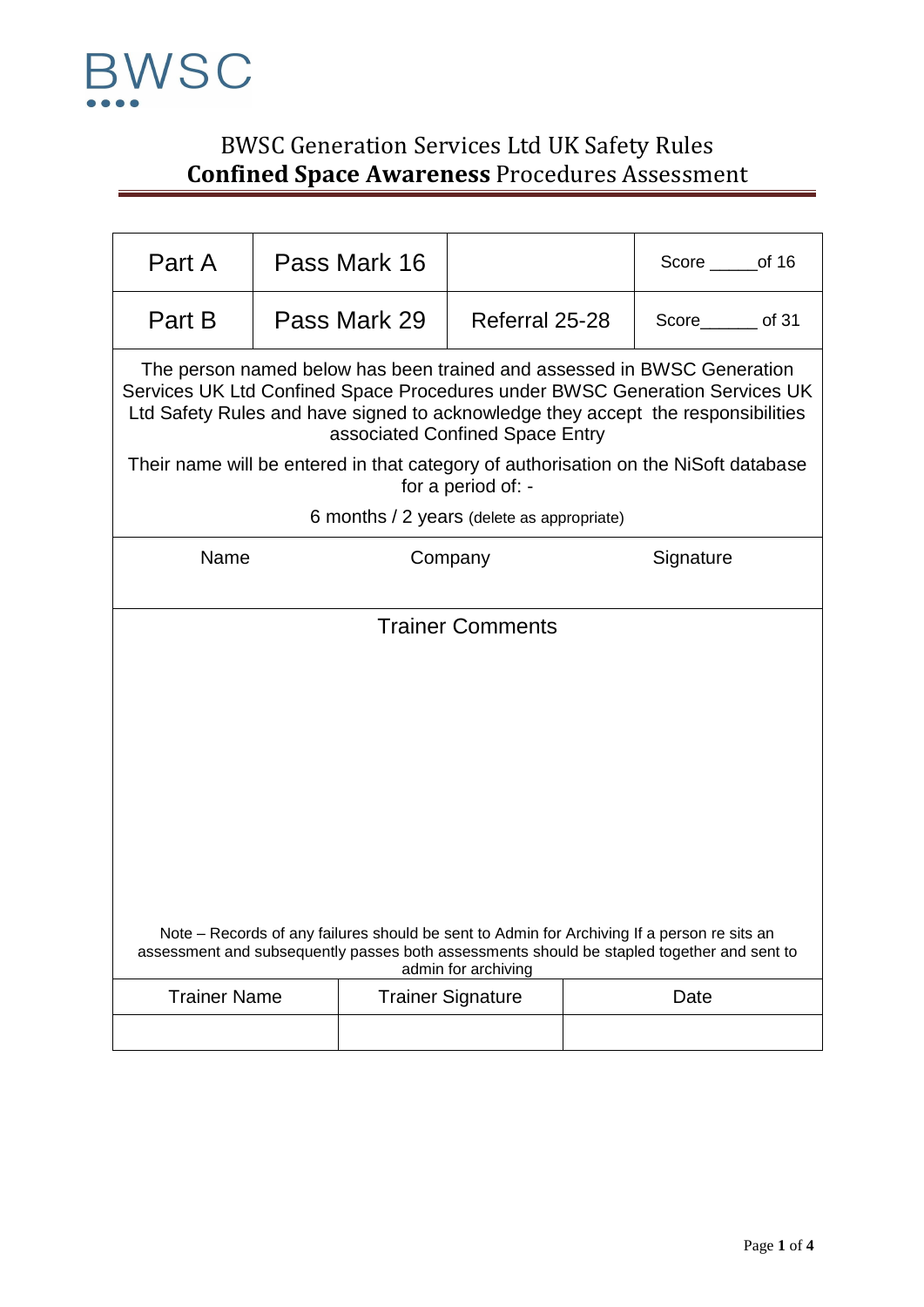### **Part A**

### **Any question incorrectly answered in Section A will result in a referral with your examiner after the test For all Statements Circle True or False**

#### **What is a Confined Space Notice**

| 1. A notice posted at some of the access points to the Confined Space referencing<br>the Gas Free Certificate and time at which the Gas Free Certificate ceases to be<br>valid. | TRUE | <b>FALSE</b> |
|---------------------------------------------------------------------------------------------------------------------------------------------------------------------------------|------|--------------|
| 2. A notice posted at all access points to the Confined Space referencing the Key<br>Safe number quoted on the Safety Document, and where applicable the Gas Free               | TRUE | <b>FALSE</b> |
| Certificate and time at which the Gas Free Certificate ceases to be valid.                                                                                                      |      |              |

### **You are the safety man posted outside of a Confined Space and you see a work colleague collapse, what do you do?**

| 3. Go in to find out what has happened to them            | <b>TRUE</b> | <b>FALSE</b> |
|-----------------------------------------------------------|-------------|--------------|
| 4. Contact the Control Room via radio, phone or in person | TRUE        | FALSE        |
| 5. Send someone in to find out what has happened to them  | TRUE        | <b>FALSE</b> |

### **From the list below signify which of them must be in place before an Acceptor Confined Space can put his working party to work in a Confined Space**

| A Confined Space Notice must be in place at all access points to the Confined<br>6.<br>Space                                                          | <b>TRUE</b> | <b>FALSE</b> |
|-------------------------------------------------------------------------------------------------------------------------------------------------------|-------------|--------------|
| A Safety Document must have been issued for the work within the Confined<br>7.<br>Space.                                                              | <b>TRUE</b> | <b>FALSE</b> |
| All persons within the Working Party must have been trained to Safety Controller<br>8.<br>level                                                       | <b>TRUE</b> | <b>FALSE</b> |
| The Acceptor receiving the Safety Document must be an Acceptor - Power Plant<br>9.<br>and an Acceptor Confined Space                                  | <b>TRUE</b> | <b>FALSE</b> |
| 10. Where required by the Safety Controller an atmosphere test must have been<br>carried out by an Appointed Person - Atmosphere Testing & be in date | <b>TRUE</b> | <b>FALSE</b> |
| 11. Breathing Apparatus must be worn by one member of the Working Party and<br>carried by the others                                                  | <b>TRUE</b> | <b>FALSE</b> |
| 12. There must be adequate lighting within the Confined Space                                                                                         | <b>TRUE</b> | <b>FALSE</b> |
| 13. A Standby Man must be In attendance at the entry point                                                                                            | <b>TRUE</b> | <b>FALSE</b> |

### **What are the two main concerns when closing up a Confined Space**

| 14. Trapping people inside.                      | TRUE        | <b>FALSE</b> |
|--------------------------------------------------|-------------|--------------|
| 15. Leaving tools or equipment inside.           | <b>TRUE</b> | <b>FALSE</b> |
| 16. Not sealing the door or access way properly. | TRUE        | <b>FALSE</b> |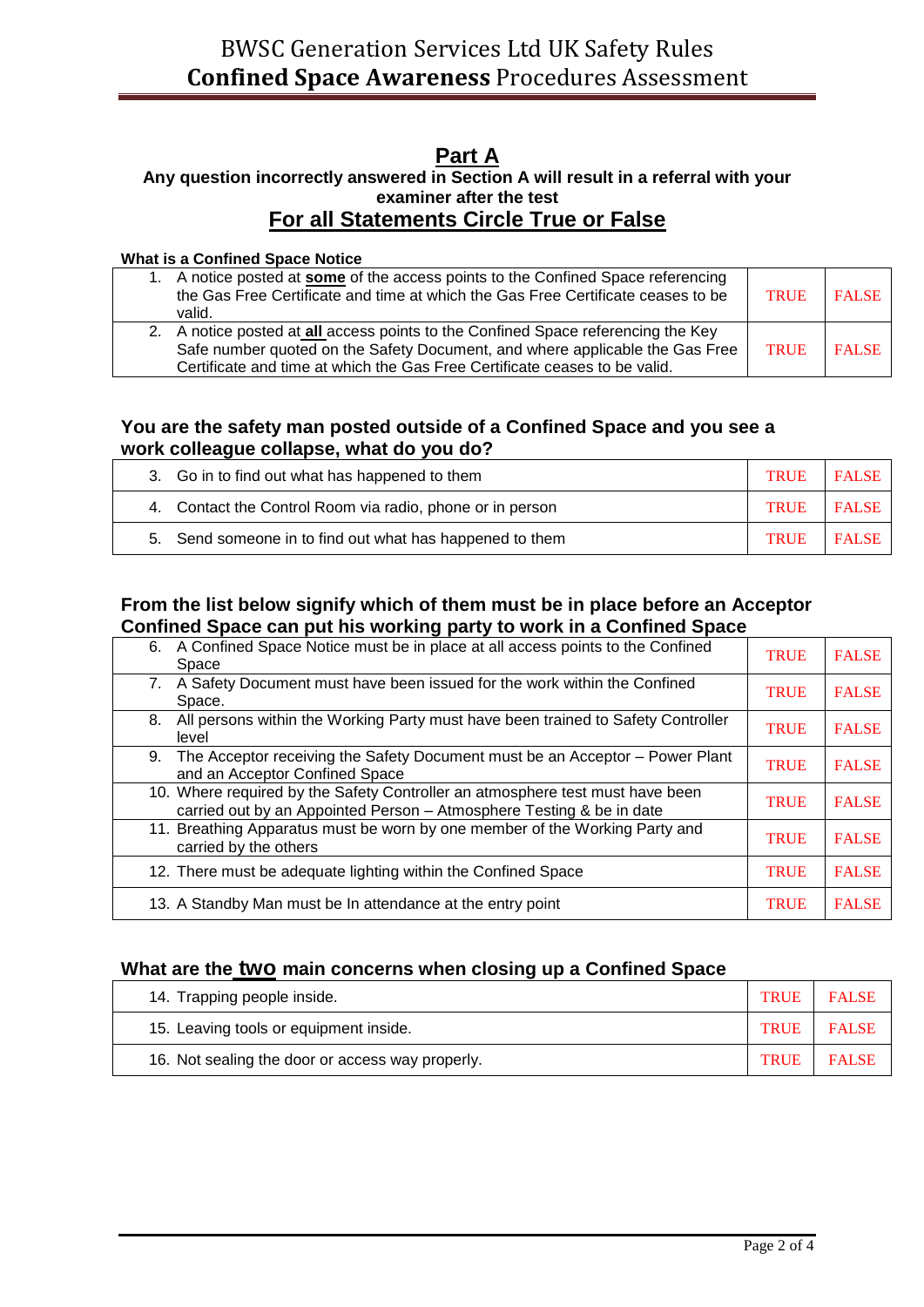# **Part B**

# **For all Statements Circle True or False**

### **Which of the following hazards are specifically associated with Confined Spaces?**

| 17. Drowning                                                     | <b>TRUE</b> | <b>FALSE</b> |
|------------------------------------------------------------------|-------------|--------------|
| 18. Oxygen Deficiency                                            | <b>TRUE</b> | <b>FALSE</b> |
| 19. Oxygen Enrichment                                            | <b>TRUE</b> | <b>FALSE</b> |
| 20. Falling from Height                                          | <b>TRUE</b> | <b>FALSE</b> |
| 21. Exposure to Moving parts                                     | <b>TRUE</b> | <b>FALSE</b> |
| 22. Being overcome by Fumes/Vapours emitted from sludge          | <b>TRUE</b> | <b>FALSE</b> |
| 23. Being overcome by Fumes/Vapours made during the work process | <b>TRUE</b> | <b>FALSE</b> |

### **Indicate True or False to the following Statements**

| 24. If the Confined Space Notice at the entrance point is missing or blank, entry is still<br>allowed whilst the Acceptor finds out what the problem is.                      | <b>TRUE</b> | <b>FALSE</b> |
|-------------------------------------------------------------------------------------------------------------------------------------------------------------------------------|-------------|--------------|
| 25. Anyone entering a Confined Space must pass the BWSC GS UK Ltd fitness<br>assessment before being allowed to work in a Confined Space                                      | <b>TRUE</b> | <b>FALSE</b> |
| 26. Persons may not enter a Confined Space unless they have received Confined<br>Space training in BWSC GS UK Ltd Confined Space procedures                                   | <b>TRUE</b> | <b>FALSE</b> |
| 27. If the Gas Free Certificate expires, the Acceptor and all his Working Party must<br>leave the space immediately                                                           | <b>TRUE</b> | <b>FALSE</b> |
| 28. Gas bottles and electric welding sets are allowed in the Confined Space provided<br>the risk assessment allows them                                                       | <b>TRUE</b> | <b>FALSE</b> |
| 29. All persons within the Working Party must be wearing a Safety Harness                                                                                                     | <b>TRUE</b> | <b>FALSE</b> |
| 30. A Standby Man must be in attendance at the entrance point, outside the space at<br>all times work is ongoing inside                                                       | <b>TRUE</b> | <b>FALSE</b> |
| 31. If forced ventilation or any other safety measure provided for work inside a<br>Confined Space fails, work may continue while the problem is investigated.                | <b>TRUE</b> | <b>FALSE</b> |
| 32. Consideration must be given on how to exit the Confined Space in the event of an<br>emergency this should be addressed on the risk assessment.                            | <b>TRUE</b> | <b>FALSE</b> |
| 33. There must be safe access and egress to and from a Confined Space                                                                                                         | <b>TRUE</b> | <b>FALSE</b> |
| 34. Anyone, regardless of age, fitness or build can work within a Confined Space                                                                                              | <b>TRUE</b> | <b>FALSE</b> |
| 35. After the work is completed the Acceptor may remove Confined Space Notices<br>and close up the Confined Space                                                             | <b>TRUE</b> | <b>FALSE</b> |
| 36. Closure of a Confined Space can only be carried out after all Safety Documents<br>that allow entry have been Cleared & Cancelled and the Confined Space Notice<br>removed | <b>TRUE</b> | <b>FALSE</b> |
| 37. Persons who are Confined Space trained can carry out Standby Man duties                                                                                                   | <b>TRUE</b> | <b>FALSE</b> |
| 38. A full rescue team must be on site before entry is allowed to any Confined Space<br>at BWSC GS UK Ltd Locations                                                           | <b>TRUE</b> | <b>FALSE</b> |
| 39. The Standby Man must be strong enough to rescue those inside the Confined<br>Space                                                                                        | <b>TRUE</b> | <b>FALSE</b> |